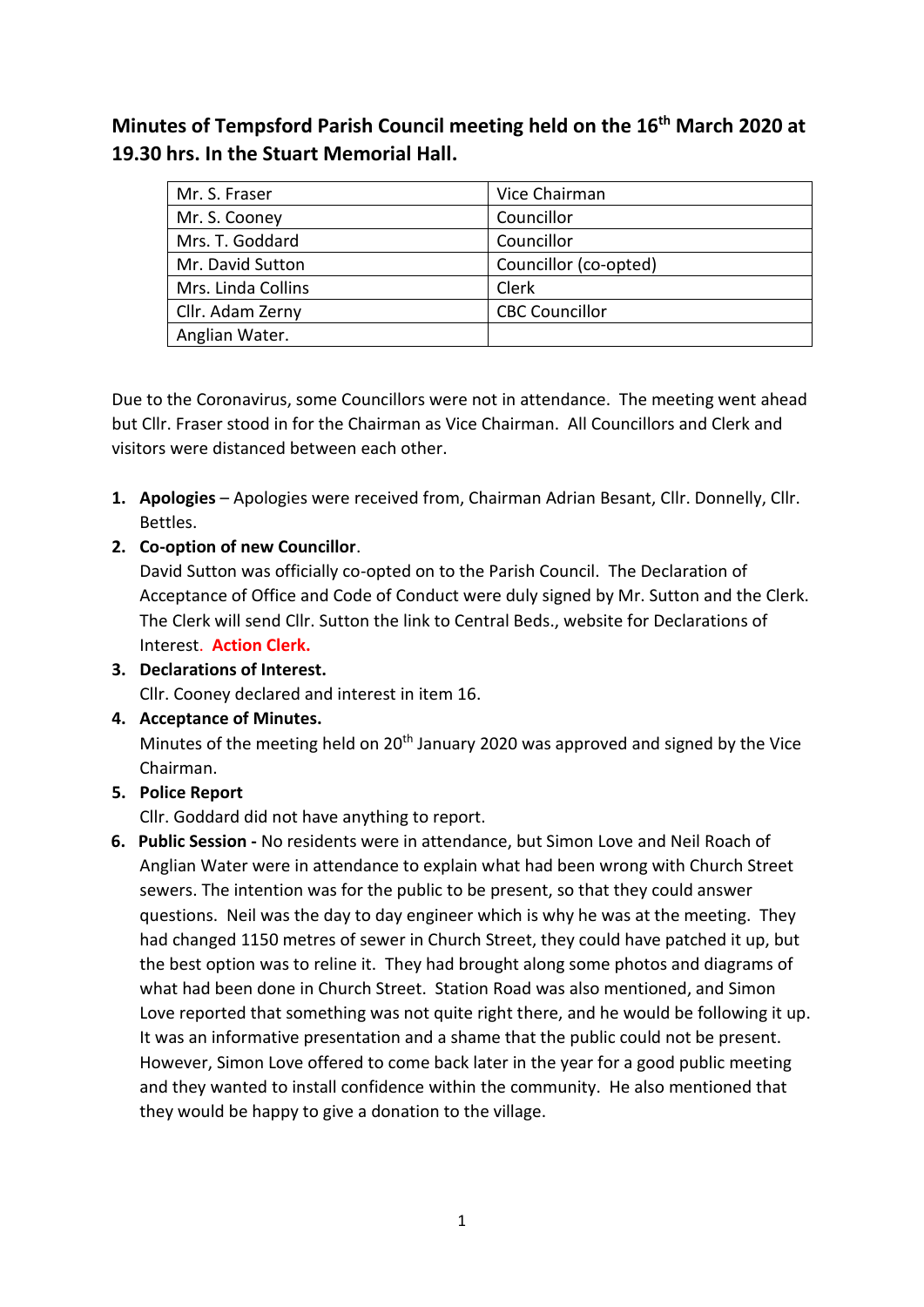**7. Chairman report -** Cllr. Besant was not able to attend.

# **8**. **Central Beds. Councillor**

CBC Councillor Adam Zerny was in attendance. He said there was nothing in particular regarding Tempsford but in the light of the present situation he was putting pressure on CBC to get supplies to communities that were in quarantine. Leaflets were being distributed into letter boxes. He was encouraging Parish Council's to bring together their community to help those in need.

If there was anything, we wanted him to find out, just to contact him.

## **9. Planning**

**Application received – CB/TAC/20/00106 93 Station Road,** Work to trees in conservation area. Fell and replace 1 apple tree. No objections. **Resolution passed – no objections**. Action Clerk.

**East West Rail –** Councillors commented that really the events were just a PR presentation. Although a meeting for the 15<sup>th</sup> April was being arranged, it would no doubt be cancelled because of the present coronavirus situation.

## **10. Highways**

Chairman not in attendance, therefore, no Highways Report. The Black Cat meeting for the 17th March had been cancelled.

**11. Green Infrastructure and Grass cutting –** Awaiting payment from CBC/BRCC for the green infrastructure money which had been paid out. The Clerk had contacted BRCC and they were surprised it had not yet been paid.

**Mark Zwetsloot –** He has asked if he can reduce the hedge in the cemetery to be more manageable? All Councillors agreed it was a good idea, the Clerk had already spoken to Cllr. Bettles. **RESOLUTION – agree with MZ regarding hedge. Clerk to let MZ know**. **Action Clerk**.

# **12. Neighbourhood Plan and Privacy Policy**

No update from the Neighbourhood Strategy Group. Privacy Policy, the Clerk had received a message from the NSG, about our Privacy Policy. Therefore, the Clerk had produced a new one that she had emailed to all Councillors. Did they think it was suitable? It was based on the SLCC recognised one. The Councillors decided they should re-read it and review it over the coming weeks. The Clerk to remind all Councillors about it**. Action Clerk.**

**13. Finances:** - The below invoices were presented by the Clerk and approved for payment:

| 12.2.20  | <b>Stuart Memorial Hall</b> | Hire of Hall.           | £18.00    |
|----------|-----------------------------|-------------------------|-----------|
| 31.2.20. | Linda Collins Clerk.        | Wages.                  | £ 229.44  |
|          | <b>CPRE</b>                 | Membership              | £36.00    |
|          | <b>HMRC</b>                 | Clerk's tax             | £4.40     |
| 1.4.20   | <b>BATPC</b>                | <b>Affiliation fees</b> | £131.00   |
|          | Easiprint                   | <b>Tempsford Times</b>  | £192.00   |
|          | Alison Eardley              | Neighbourhood Plan      | £462.00   |
|          | <b>Total</b>                |                         | £1,072.84 |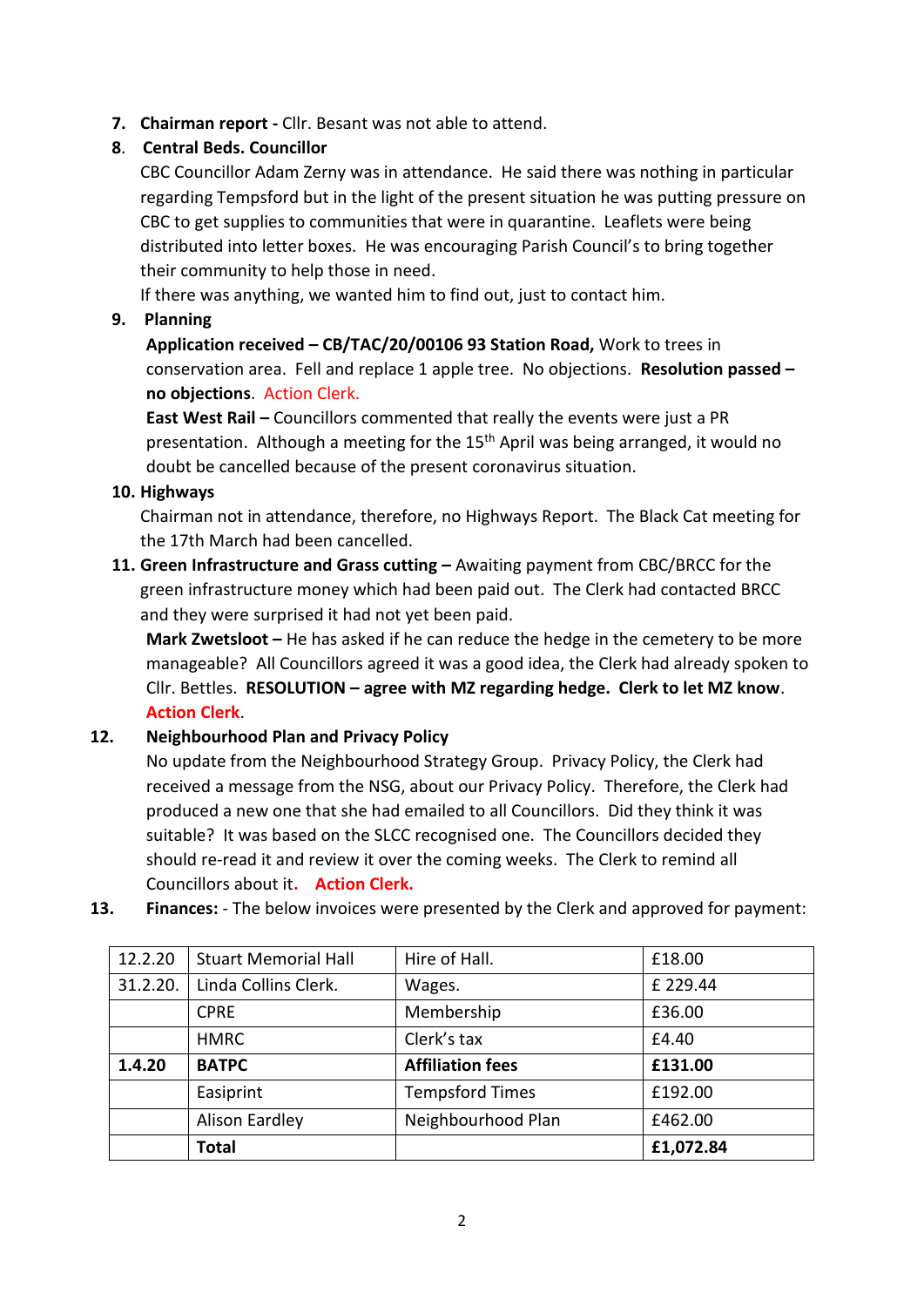The Clerk had spoken to the Chairman, in isolation, and - Easiprint needed to be paid for the printing of the Tempsford Times = £192. Neighbourhood Plan Committee need a payment made to their Consultant Alison = £462.

| Current a/c    | £13,293.07 cash book |
|----------------|----------------------|
| Savings a/c    | £15,483.95           |
| Tempsford 2000 | £1,345.05            |
| <b>Total</b>   | £30,122.07           |

Neighbourhood Plan has £4,758.05 ringed fenced. As mentioned above, they require us to pay Alison Eardley Consulting £462.00, so their ringed fenced amount will be £4,296.05. Deducting above payments

The amount of cash within the current account available will be £12,220.23, of which £4,296 is ring fenced for the NP. (£7,924.23 available to PC in current account plus savings and Tempsford 2000.) The Precept will be paid into the account in April.

## **14. Churchyard/cemetery**

Cllr. Cooney reported – there was a good turnout and thanks to Cllr. Goddard for supplying the bacon rolls. A lot was achieved, but more needs to be done later when able.

## **15. Communication – Tempsford Times**

There had been some offers of sponsoring the printing, which will be followed up after this difficult time. In the meantime, the Parish Council would have to pay for the printing. People generally in the village wanted the Tempsford Times to continue. As a new advertising manager was being sought, David Sutton mentioned that he would probably be able to take this on. To be discussed with the Editor (Adrian Besant) when able to.

#### **16. Village Event** – WW11 VE Day.

Cllr. Cooney was arranging quite a large event for July 5th which included speakers, 40's singer, small tank, food, tearoom etc. He wanted to make it a free event for the whole village so was asking the Parish Council if they would partly sponsor the event. **RESOLUTION – after discussion it was agreed to offer £500. SF and TG proposed and seconded**.

Owing to how things progress with the Coronavirus, this may have to be discussed again in the future.

**17. Date of next meetings.** The next meeting was the Annual Parish Meeting, but due to the Coronavirus this would unlikely to be going ahead. Future dates would be discussed via email as the situation unfolded.

The meeting closed at 20.45pm Cllr. Fraser thanked everyone that attended and also for Anglian Water for coming along in the circumstances, and hopefully, we can ask them back again in the very near future.